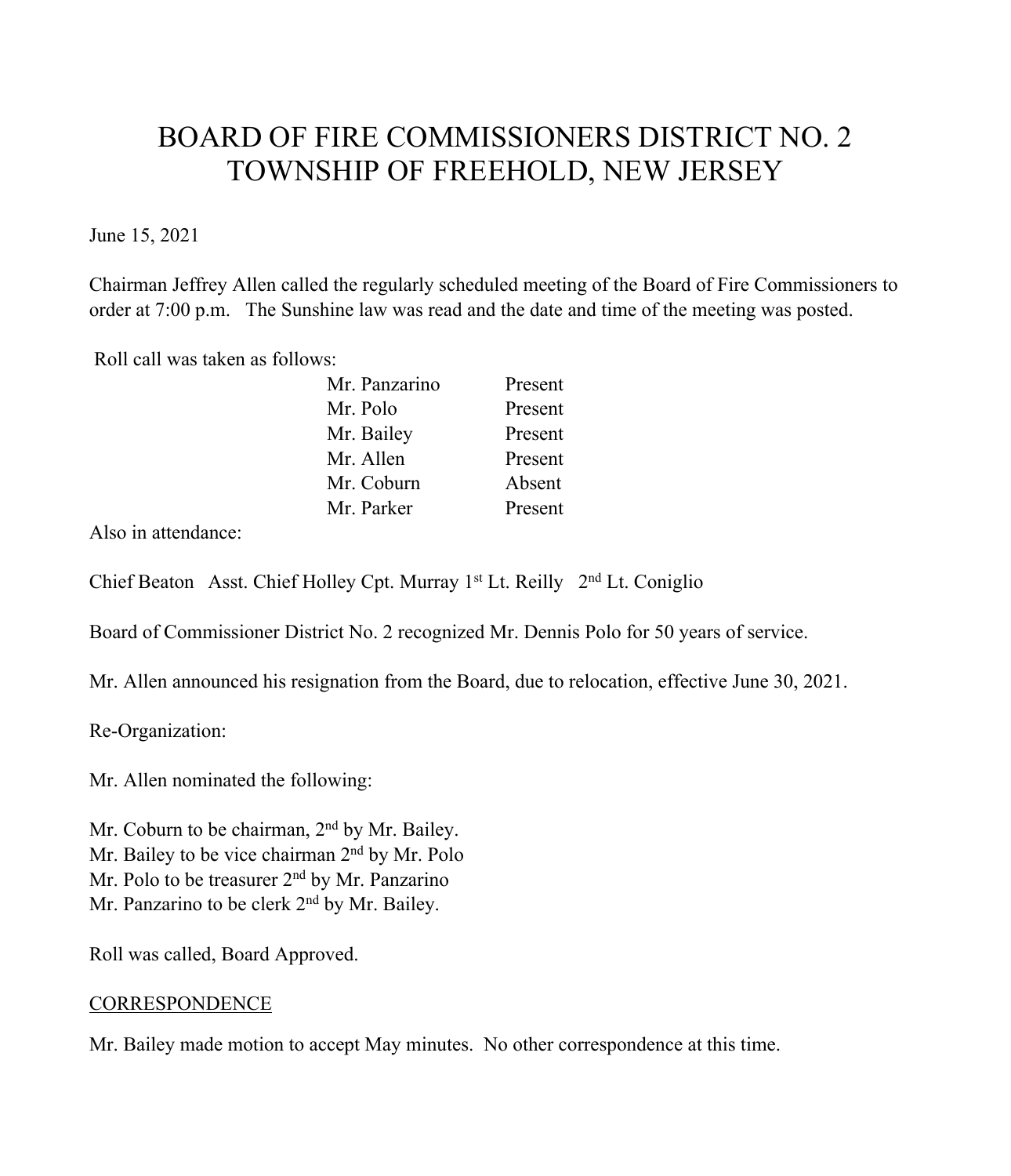## CHIEF'S REPORT

# Lt. Reilley has provided a training list for 2021

A quote is provided for new radios and portables at a significant savings from the previous quote and vendor.

We are getting a good number of new members. I would like to know the Boards feeling on renting gear for new members until they have completed fire 1 and are off probation. The Board has paid for custom fitted gear for members who have left after a very short amount of time. Chief Beaton to get prices.

Lt. Coniglio has obtained pricing for exercise equipment and will be providing a report tonight

Cpt. Murray is still working on driving training spreadsheet.

# RADIO AND ALARM

Still waiting on budget approval.

### **BUILDINGS**

Mr. Goldstein asked to park a trailer behind Pond Rd. Firehouse, Board Approved.

### INSURANCE

Mr. Panzarino recommends that the fire company pay for their own Life Insurance policy and the Board of Commissioners would reimburse.

### MAINTENANCE

'76 check engine light on, being checked out '90 preventive maintenance is ongoing, Blaze will pick up '90 tanks are not leaking per Continental.

# OLD BUSINESS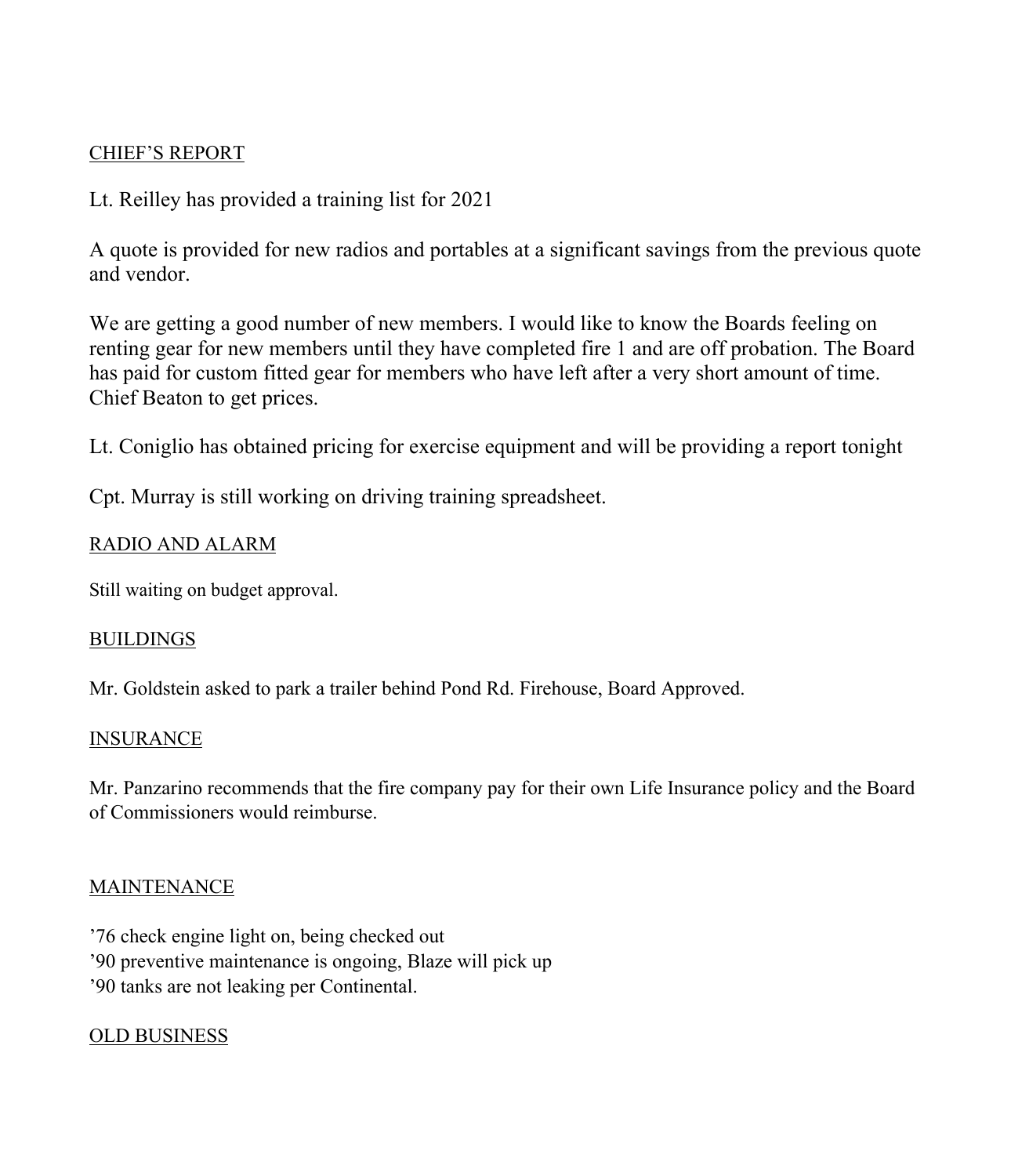### **ELECTION**

Mr. Stankewicz sent the election results to the New Jersey Department of Community Affairs.

#### LOSAP

Mr. Panzarino received the list, will go over with Cpt. Murray and see who's qualified.

#### NEW BUILDING

Received new estimate, at this time the Board has put the building on

## NEW TRUCK

Per Jeff Gaskin the fire pump needs to be re-painted. The chassis to arrive this week.

### CHIEF'S VECIHLE

Lettering and ceramic coating are complete.

## 5 YR. PLAN

Progress

#### SIGNS

Progress

#### TRAINING

<sup>1st</sup> Lt. Reilly gave the Board a list of scheduled training for the rest of 2021.

#### **CONCRETE**

Starting June 28<sup>th</sup>.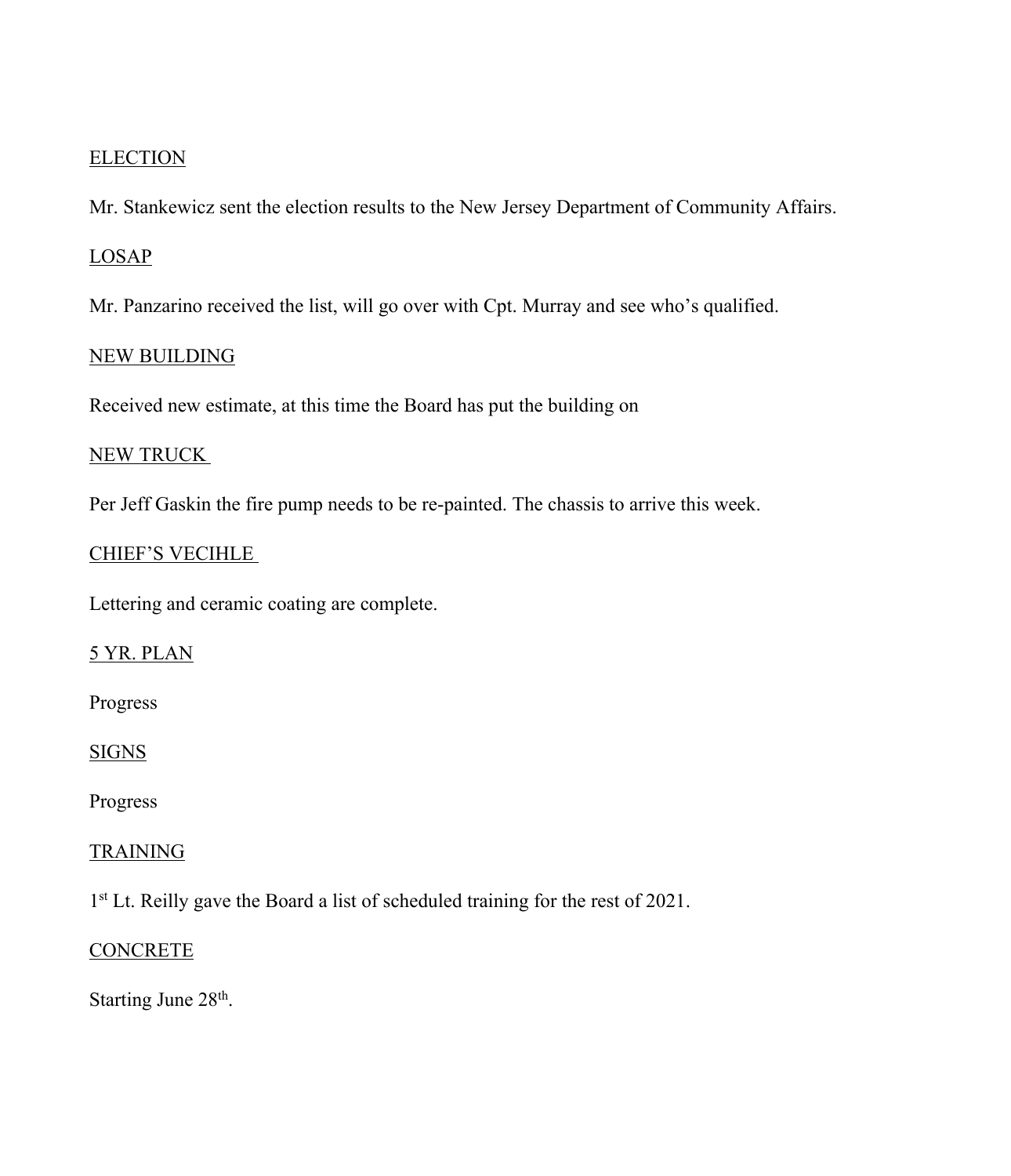### **EXERCISE**

#### Progress

## NEW BUSINESS

On June 22, 2021 at 8 p.m. the Freehold Township Council will recognize Mr. Dennis Polo with a Proclamation for 50 years of service.

## TREASURER

Checking Acct. \$1,617.90 Savings Acct. \$763,070.96 CD \$1,274,425.35

# **Checks**

|            | 11607 Stewart & Stevenson Power Projects | \$<br>675.00    |
|------------|------------------------------------------|-----------------|
|            | 11608 JCP&L                              | \$<br>108.03    |
|            | 11609 NJNG                               | \$<br>148.14    |
|            | 11610 Optimum                            | \$<br>597.01    |
|            | 11611 Staples                            | \$<br>68.98     |
|            | 11612 Verizon Wireless                   | \$<br>374.81    |
|            | 11613 East Freehold Fire Co.             | \$<br>31,250.00 |
|            | 11614 Dennis Polo                        | \$<br>2,500.00  |
|            | 11615 Ryan Bailey                        | \$<br>2,000.00  |
|            | 11616 Patrick Coburn                     | \$<br>2,000.00  |
|            | 11617 Jeffrey Allen                      | \$<br>2,000.00  |
|            | 11618 Anthony Panzarino                  | \$<br>2,000.00  |
|            | 11619 Harold McDermott                   | \$<br>900.00    |
|            | 11620 Township of Freehold               | \$<br>56.18     |
|            | 11621 GSB c/o M&T Bank                   | \$<br>5,768.32  |
|            | 11622 GSB c/0 M&T Bank                   | \$<br>13,447.92 |
| 11623 VFIS |                                          | \$140,200.00    |
|            | 11624 Dean Morris Plumbing               | \$<br>369.00    |
|            | 11625 33 East Car Wash                   | \$<br>6.00      |
|            | 11626 Fire Design LLC                    | \$<br>3,350.00  |
|            | 11627 U.S. Ground Maintenance            | \$<br>2,254.07  |